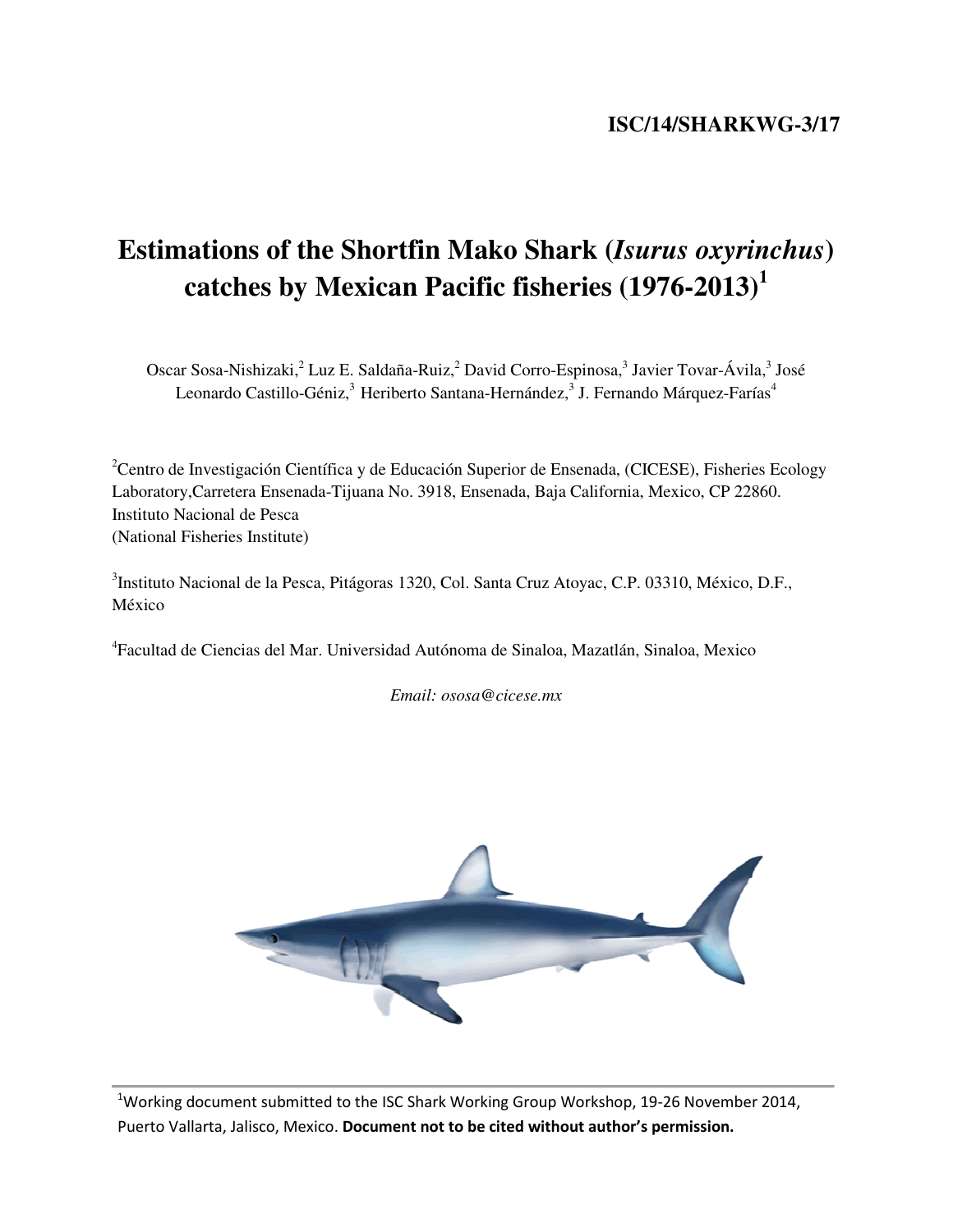#### Abstract

This document presents estimates for the shortfin mako shark catches landed at four states from northwestern Mexico, for the period of 1976 to 2013. Mexican shark catch statistics by species were not available until recently, so past shortfin mako shark catches were estimated using the different sources of information, assuming different proportions of the species in total catches that have been published in the scientific literature or estimated using more detailed local statistics. In Mexico, shortfin mako sharks are caught mainly by the artisanal and middle size long-line fisheries that target pelagic sharks or swordfish. Catches that were landed in the past by the large size vessel long-line fisheries and the drift gill net fisheries were taken into consideration to construct the historical series. Shortfin mako shark was not an important species in the catch until the 1980s when the catches increased from a level of around 60 metric tons to around 250 t. With the development of the longline fishery in Mazatlan, Sinaloa, during the second half of the 1990s today catches have reach a level of around 700 t. Estimates indicate that shortfin mako sharks are caught mainly in the western coast of the Peninsula of Baja California, and waters off the mouth of the Gulf of California.

## Introduction

Pelagic sharks have been targeted within the exclusive economic zone off Mexico's Pacific Coast by the artisanal fishery, the pelagic long-line fishery, and the former drift gillnet fishery (Holts et al. 1998; Sosa-Nishizaki et al. 2008). In the catch compositions of these fisheries, shortfin mako shark has become an important species, and since the middle of the 1980s it has been an species for exportation to the USA, mainly from the port of Ensenada, in Baja California (Holts et al. 1998).

Until recently, shark landings in Mexico were not reported by species, but were divided into two groups based on the length. Sharks larger than 150 cm total length (TL) were reported as "Tiburón", while shark less than 150 cm TL were reported as "Cazón". Since 2006, reports with the species composition of the landings started to be published by the official Mexican fisheries agency, the National Commission for Fisheries and Aquaculture (CONAPESCA, based in its name in Spanish).<sup>1</sup> Unfortunately, in these reports, landings categorized as "Species not specified" still are listed, and in many state shortfin mako is included in this category.

The objective of this document is to report an estimation of the Mexican shortfin mako shark landings from 1976-2013 using the approach used by Sosa-Nishizaki (2013). He estimated blue shark catches by the Mexican fisheries based on a time series without species composition, using only the "Tiburón" and applying different shark species composition studies results, done in the region, to estimate the catches.

<sup>1(</sup>http://www.conapesca.sagarpa.gob.mx/wb/cona/consulta\_especifica\_por\_produccion)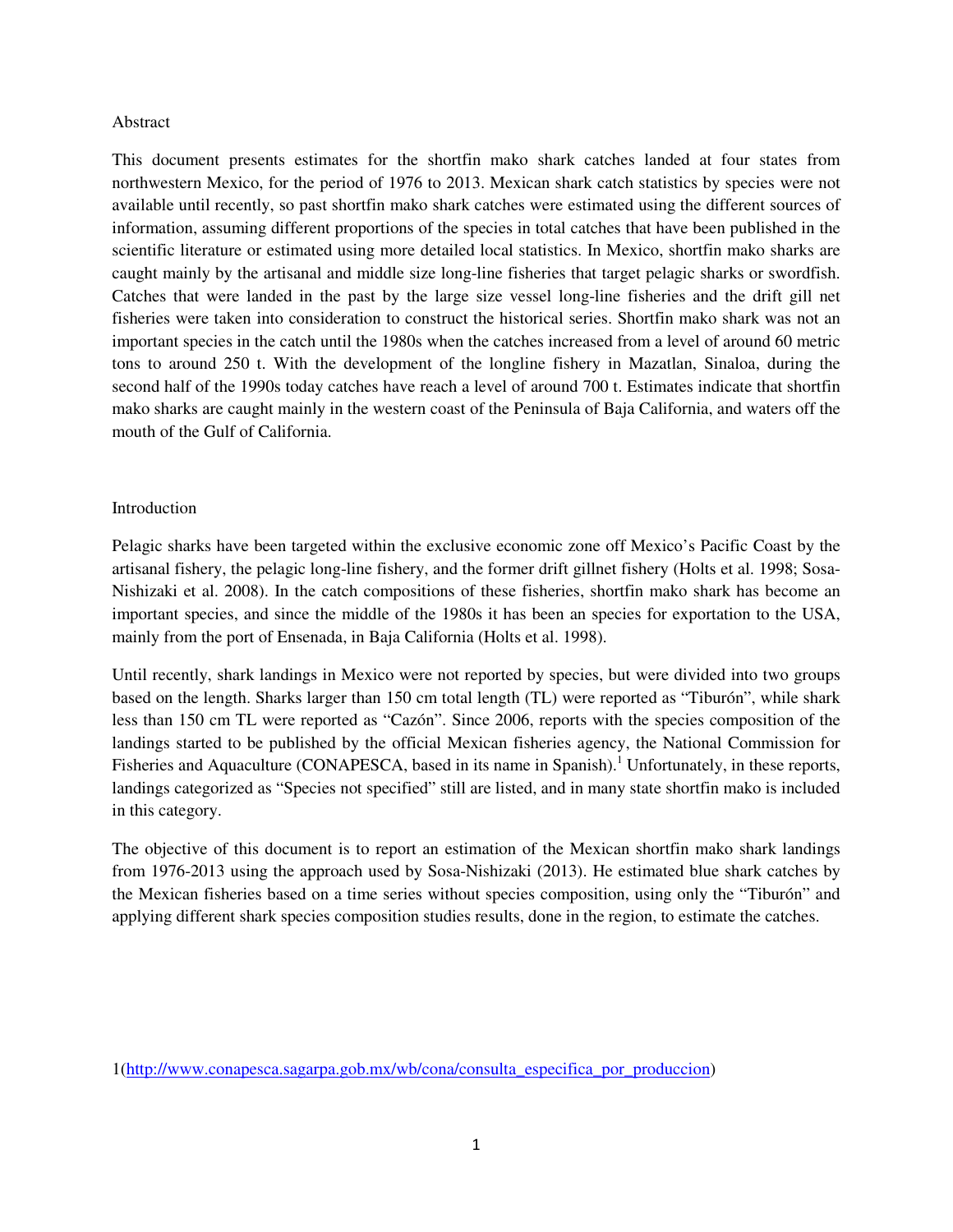#### Material and Methods

#### Catch data

Aggregated shark catches from Mexico's Pacific waters were provided by the Mexican National Institute of Fisheries and Aquaculture (INAPESCA, based in its name in Spanish) for each state in the Mexican Pacific, from 1976-2013. Because shortfin mako shark is manly landed at the Baja California, Baja California Sur, Sinaloa, Nayarit and Colima states, the estimation is based on their reported total shark catches. For the period of 2008 to 2011 the blue shark catches for each state are here reported as they have been reported by CONAPESCA in its web page (see above). The estimated catches for each of the states followed different assumptions for the proportion that shortfin mako sharks represented in the total shark catch reported, following Sosa-Nishizaki (2013) approach, and considering his estimation of the blue shark catches and the ratio describer in the literature between these two species.

## *Baja California*

In Baja California sharks are fished by the artisanal fishery (1976-2011) that targets manly sharks, however, since 1986 middle sizes vessels (10-17 m size) drift gillnet fishery started targeting sharks and swordfish, where shortfin mako was an important species because its value by the demand in USA. This fishery was finished by federal regulations in 2010. Some of the drift gill net fishing vessels started to switch fishing gear to a long-line in the middle of the 1990s still targeting swordfish but also pelagic sharks, mainly blue shark and short fin mako shark (Holts et al. 1998; Sosa-Nishizaki et al. 2008).

The state of Baja California has two coasts, one facing the Pacific Ocean and the other the Gulf of California. Shark landings statistics, obtained from the Mexican fisheries agency representation at the port of Ensenada, reported hark landings are classified by coast for the period of 1992 to 2010, and since 2002 shortfin mako shark landings, in weight, are specified for some of the years. Shortfin mako shark is only landed in the Pacific side, so first we estimated the proportion of the total shark landings that come from the Pacific coast and obtained the Pacific shark catch for each year.

Based in the information reported in Sosa-Nishizaki et al. (2002), Sosa-Nishizaki et al. 2008, and Cartamil et al. (2011), the proportion of shortfin mako shark caught by the artisanal fishery was estimated to be 2% of the total yearly catch of sharks caught in the Pacific side. During the 1976 to 1989 period the total shortfin mako shark catches were assumed to be land by the artisanal fishery only, and yearly shark catches were estimated using this proportion.

By 1990 the number of artisanal boats targeting blue and shortfin mako shark increased, and the middle size boats started to land shortfin mako shark, instead of finning them at sea. For the period of 1990 to 1992, in order to reflect this increment, we assumed a proportion of 12% of the shark catches were represented by shortfin mako shark catch. Since 1993, most of the middle size vessels started to land blue shark and shortfin mako, and local landing statistics started to by classified, including both species catches. However, there was a high increment in the blue shark catches representing 55% of the total shark catches in the Pacific for the period of 1993 to 2007, and a decrease of the proportion of the shortfin mako was seen, so we assumed a proportion of 10% during the period of the middle of 1980s to middle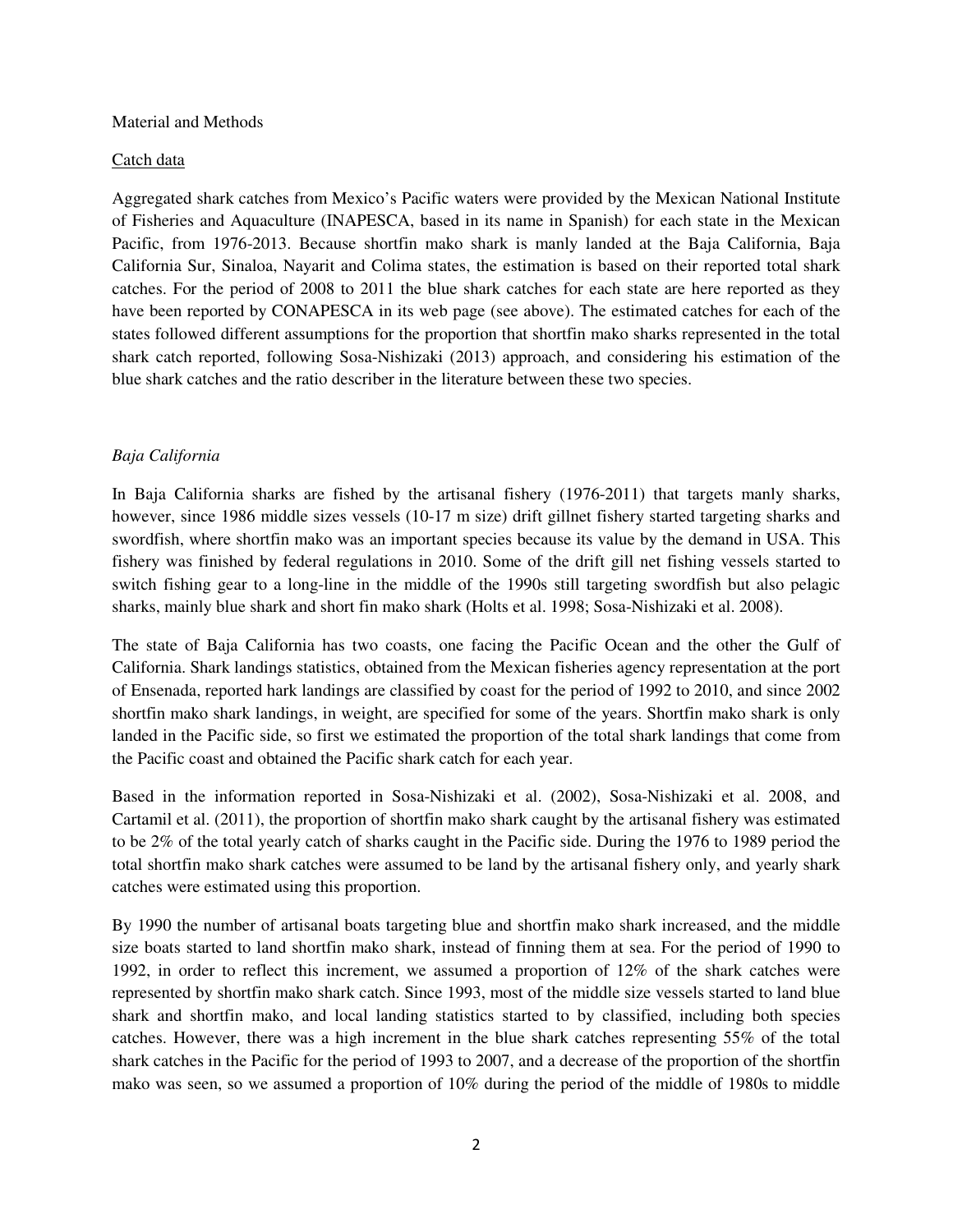2000s. For the period of 2008 to 2013, based on observations at port, shortfin mako shark landings have decreased to represent only the 7% of the state catches.

## *Baja California Sur*

In this state, most of the blue catches come from the artisanal long-line fishery at both Pacific side and Gulf of California coasts (Bizzarro et al. 2009b; Ramirez-Amano 2011). Nevertheless, at Puerto San Carlos in Magdalena Bay of the Pacific coast, a middle size fleet of small number of vessels (4-8 depending the year), have been fishing with drift gillnet and long-line since the middle of 1990s (Ramirez-Gonzales 2002).

The proportion of shortfin mako shark catches in the total shark catches of the state were estimated for different periods. From 1976 to 1984, 2 % was considered to be the proportion in the state catches, based on the information reported by Bizzarro et al. (2009b), and considering that fishing in the Pacific coast was less developed. From 1985 to 1989, 4% was used considering the development of the artisanal fishery in the Pacific coast and the continuation of the fishery in the Gulf of California (Bizzarro et al. 2009b; Ramirez-Amano 2011). For the period of 1990 to 2000, the proportion was raised to 6 % to include the participation of the middle side vessels based in Puerto San Carlos. And for the period 2001 to 2006 the proportion was raised to 8 % to reflect a continuity of the increment of the pelagic shark catches in recent years, suggested by Ramirez-Amano (2011).

## *Sinaloa*

Bizzarro et al. (2009a) described the artisanal catches of elasmobranch in the state of Sinaloa, and found very few shortfin sharks among 2,390 sharks analyzed during 1998-1999. Today in the port of Mazatlan pelagic sharks are usually landed by the middle size vessel long-line fishery that is based there. This fishery is one of the less known shark fisheries in the country; however see Castillo-Géniz et al. 2014. The shortfin mako shark catches estimations for this state were done, first, considering the proportion of the total sharks landed in Mazatlan.

For the period of 1976 to 1993, because of the lack of information, we assumed that 50% of the sharks landed in Sinaloa were landed in Mazatlan. For the period of 1994 to 2011 we have access to data reporting the proportion of sharks landed in Mazatlan in yearly bases, with values varying from 47% to 94%. These values were used to estimate shark catches landed at Mazatlan.

Knowing the total shark catches landed in Mazatlan, for the period of 1976 to 1992 a 1% value was used as the proportion of shortfin mako sharks caught by the local fishery, taking into consideration local artisanal catches observations (Corro-Espinosa unpublished data). To estimate the following years catches, we used a 5.5 % value based on observer on board reports (Castillo-Géniz et al. 2014) and landing reports.

## *Nayarit*

Since 2003 the Nayarit state has almost double its "tiburón" and "cazón" landings from a level of 843 t to 1,594 t in 2011 (CONAPESCA 2011). In this state, sharks are landed only by the artisanal fishery. Pérez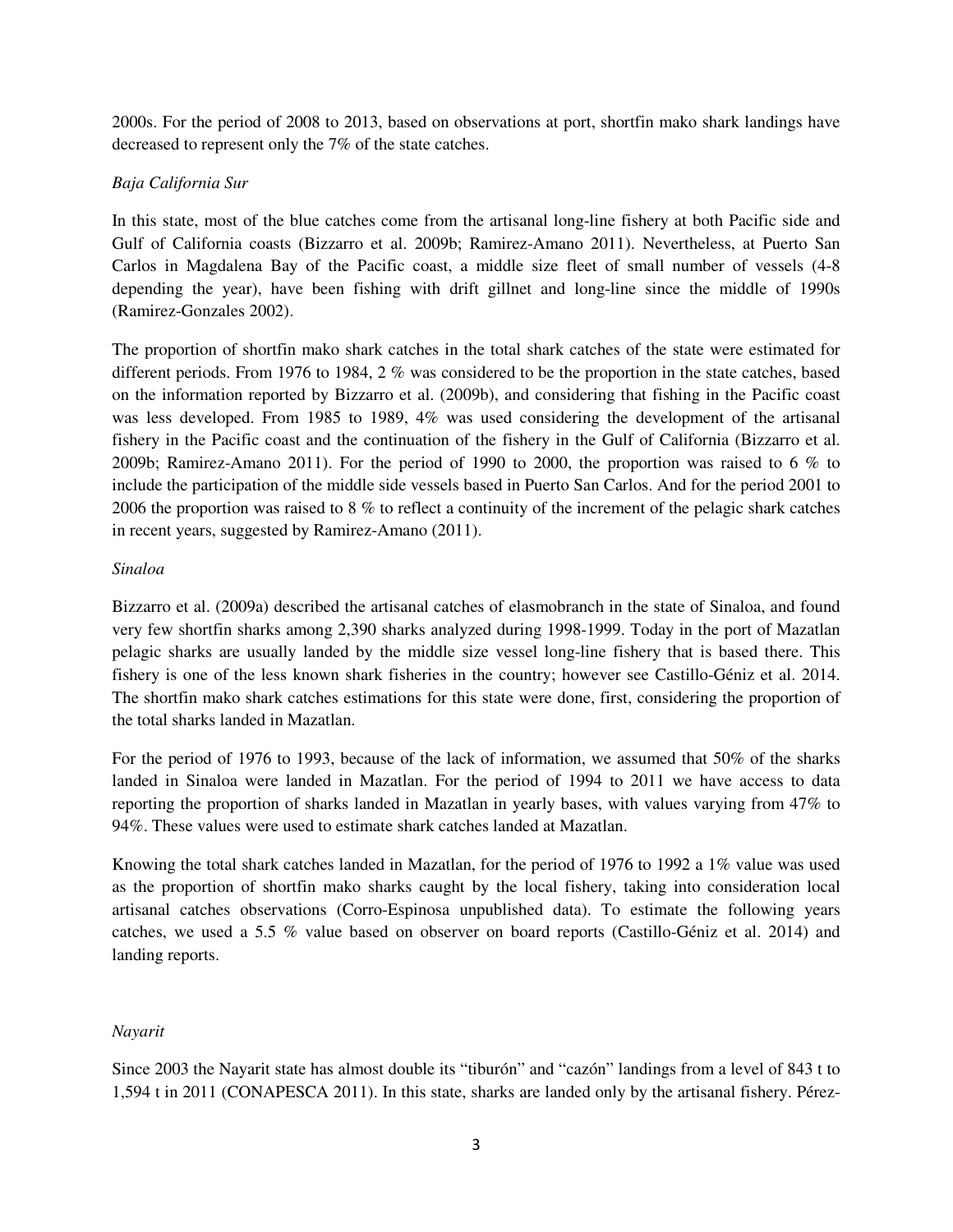Jiménez et al. (2005) and Mondragon-Sanchez (2011) estimated that blue shark represented 1% of the catches in the most important fishing areas of Nayarit. We used this proportion to estimate the blue shark catches for this state during the period of 1976 to 2013, because the fishery has not changed significantly during the whole period (Mondragon-Sanchez, 2011).

## *Colima*

Shortfin mako shark catches in the state of Colima are landed mainly in the port of Manzanillo, where a large size vessel long-line fishery operated during the period of 1986 to 2002 (Mendizabal y Oriza et al., 2002). Before that period most of the fishing was carried out by the artisanal fishery, and we assumed a 0.1% of shortfin mako for this fishery. Since 2003, a long line fishery using middle size vessels (10-14 m long), started to operate targeting sharks in costal pelagic waters (Vögler et al., 2012). Yearly blue shark catches for the state were estimated, for the period of 1976 to 1986, assuming artisanal operations only, with a proportion of 1% similar to Nayarit. Then for the period of 1986 to 2002, I used the yearly proportions of blue shark reported by Mendizabal y Oriza et al., (2002). Then a proportion of 1% was used to reflect the catches of shortfin mako shark by the coastal middle size vessels (Santana-Hernández personal communication), for the 2003 to 2006 period. Finally, I used the reported blue shark catches for the state by CONAPESCA.

#### **Results and Discussion**

#### Catch data

Shortfin mako shark was not an important species in the catch until the 1980s when the catches increased from a level of around 60 metric tons to around 250 t. With the development of the longline fishery in Mazatlan, Sinaloa, during the second half of the 1990s today catches have reach a level of around 700 t. Estimates indicate that shortfin mako sharks are caught mainly in the western coast of the Peninsula of Baja California, and waters off the mouth of the Gulf of California. Today Baja California seems to be the most important landing place for the species, followed by Sinaloa and Baja California Sur.

#### References

- Bizzarro, J.J., W.D. Smith, J.L. Castillo-Géniz, A. Ocampo-Torres, J.F. Márquez-Farías, and R.E. Huter. 2009a. The seasonal importance of small coastal sharks and rays in the artisanal elasmobranch fishery of Sinaloa, Mexico. Pan-Amer J. Aquat. Sci. 4: 513-531.
- Bizzarro, J.J., W.D. Smith, R.E. Hueter, and C.J. Villavicencio-Garayzar. 2009b. Activities and catch composition of artisanal elasmobranch fishing sites on the Eastern coast of Baja California Sur, Mexico. Bull. Souther California Acad. Sci. 108: 137-151.
- Cartamil, D., O. Santana-Morales, M. Escobedo-Olvera, D. Kacev, L. Castillo-Geniz, J. B. Graham, R. D. Rubin, and O. Sosa-Nishizaki. 2011. The artisanal elasmobranch fishery of the Pacific coast of Baja California, Mexico. Fish. Res. 108:393–403.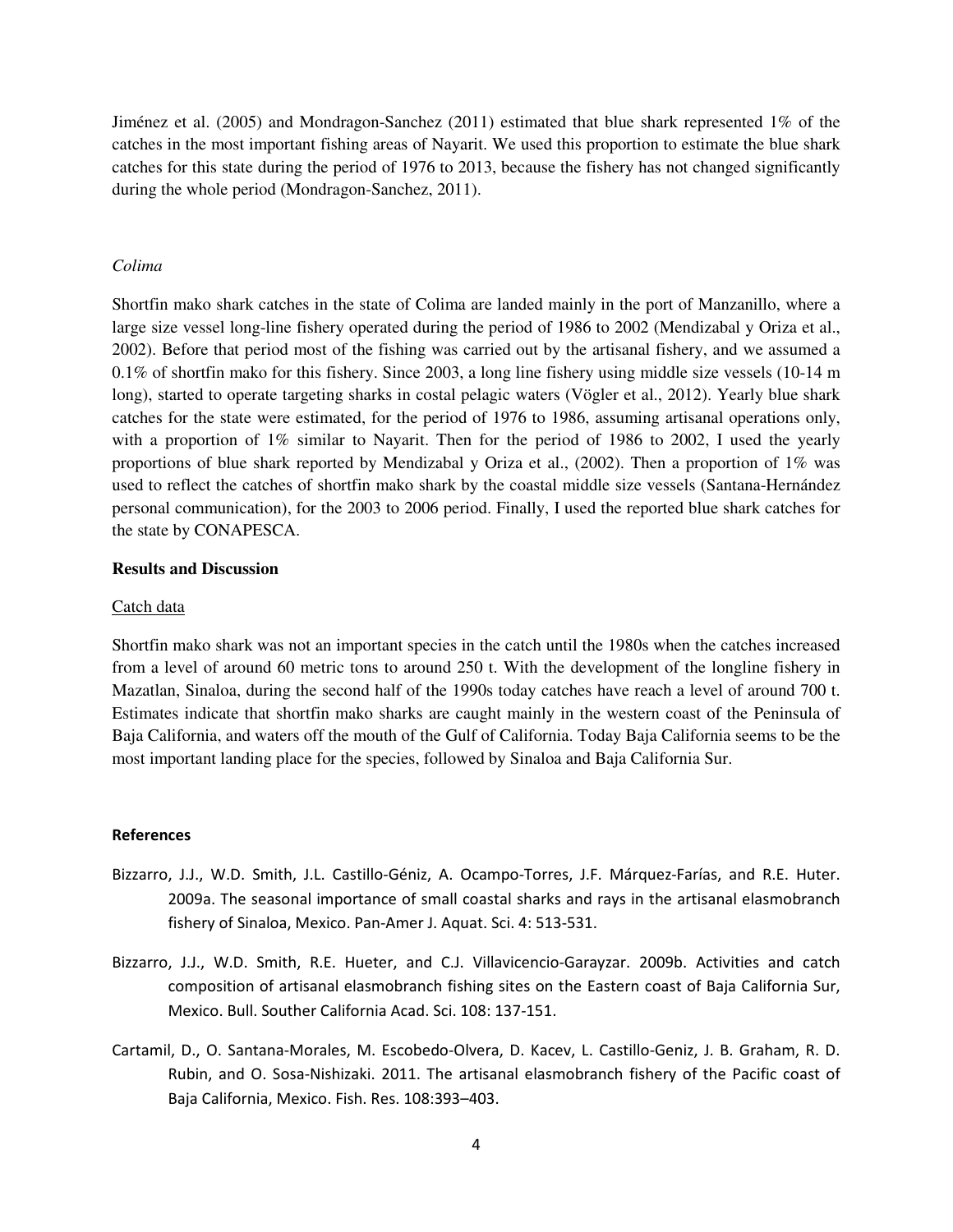- CONAPESCA. 2012. Anuario Estadístico de Acuacultura y Pesca 2011. SAGARPA, CONAPESCA, Mexico. 305 pp.
- Holts, D. B., A. Julian, O. Sosa-Nishizaki, N. Bartoo. 1998. Pelagic shark fisheries along the west coast of the United States and Baja California, Mexico. Fish. Res. 39:115-125.
- Mendizabal y Oriza, D., R. Vélez Marín, J. F. Márquez Farías, S. R. Soriano Velásquez. 2002. Tiburones oceánicos. In: Cisneros Mata M. A., L. F. Beléndez Moreno, E. Zárate Becerra, Ma. T. Gaspar Dillanes, L. del C. López González, C. Saucedo Ruíz, and J. Tovar Avila (eds.). Sustentabilidad y Pesca Responsable en México: Evaluación y Manejo 199-2000. INAPESCA, SEMARNAP, México. 1112 pp.
- Mondragón-Sánchez, L.F. 2011.Análisis de la composición de tallas y edades de los tiburones capturados por la pesquería artesanal de Nayarit (2007–2010). Tesis de Licenciatura. Universidad del Mar, Oaxaca, México, 68 pp.
- Pérez-Jiménez, JC, O. Sosa-Nishizaki, E. Furlong-Estrada, D. Corro-Espinosa, A. Venegas-Herrera, and O.V. Barragán-Cuencas. 2005. Artisanal shark fishery at "Tres Marias" Islands and Isabel Island in the Central Mexican Pacific. J. Northw. Atl. Fish. Sci. 35: 333-343.
- Ramírez-Amano, S.R. 2011. Caracterización de la pesquería artesanal de elasmobranquios en la costa occidental de Baja California Sur, México. Tesis de Maestría, CICIMAR, La Paz, BCS, Noviembre 2011.
- Ramírez González, J. 2002. Captura comercial de tiburones pelágicos en la costa occidental de Baja California Sur, México. Tesis de Maestría, UABCS, La Paz, BCS, Octubre 2002.
- Sosa-Nishizaki, O., E. Furlong-Estrada, J.A. Reyes-González, and J.C. Pérez-Jiménez. 2002. Blue shark (Prionace glauca) fishery in Baja California, Mexico: An example of artisanal and middle scale fisheries interactions. NAFO SCR Doc. 02/140. Serial No. N4762.
- Sosa-Nishizaki, O., J.F. Márquez-Farias, and C.J. Villavicencio-Garayzar. 2008. Pelagic shark fisheries along the west coast of Mexico. In: Merry D. Camhi, Ellen K. Pikitch and Elizabeth A. Babcock (eds.). Sharks of the open oceans. Blackwell Publishing Ltd., Oxford. 275-282 pp.
- Vögler, R., E. Beier, S. Ortega-García, H. Santana-Hernández, and J.J. Valdéz-Flores. Ecological patterns, distribution and population structure of *Prionace glauca* (Chondrichtyes: Carcharhinidae) in the tropical-subtropical transition zone of the north-eastern Pacific. Mar. Env. Res. 73: 37-52.